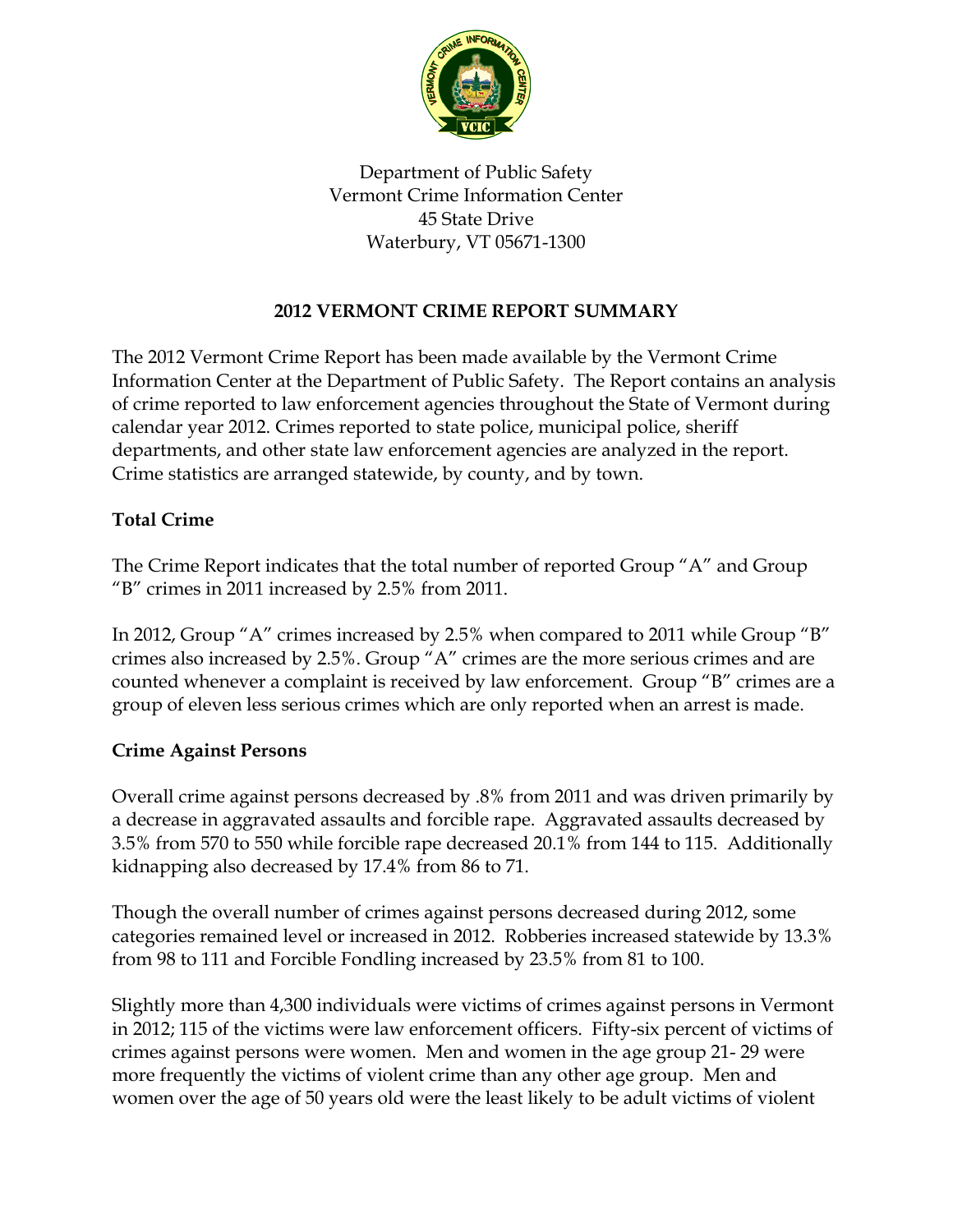crime. In 95% of crimes against persons where defendant/victim relationship information was known the defendant was an acquaintance, intimate partner or family member of the victim. In approximately 97% of the violent crime incidents the victim received either no injuries or minor injuries. Dangerous weapons including firearms were used in 9% of crimes against persons. Approximately 64% of crimes against persons in Vermont occurred in residences which makes the home the most frequent location for these types of incidents. Highways and roads are the second most frequent location for crimes against persons (12%).

Domestic violence incidents involving intimate partners decreased by approximately 9% with 973 incidents taking place during 2012 and 1,068 taking place in 2011. The majority of domestic violence crimes involve simple assaults (72.3%) and aggravated assaults (17.0%).

# **Property Crime**

Overall property crime in Vermont decreased by .1% in 2012. This decrease was fueled primarily by changes in Destruction of Property/Vandalism (decrease from 4,898 to 4,711) and burglary (increase from 3,757 to 3.892). Other forms of property crime such as arson and fraud offenses increased slightly as well.

Residences were the targets in 74.4% of burglaries. In 51% of the cases no forced-entry was required by burglars to enter the target buildings. Additionally 51% of residential burglaries occurred between 8:00 A.M. and 4:00 P.M.

Overall larceny/theft remained relatively stable with a .1% increase during 2012. Within this category increases were noted in shoplifting (16.9%), larceny-other (15.6%), and stolen property (4.8%). Concurrently, decreases were noted in the categories of theft from a building (-19.4%), theft from a motor vehicle (-13.8%), and motor vehicle theft (-17.8%). Discount and department stores were the most frequent targets for shoplifting incidents at 33.1%, followed by grocery stores at 27.2%, convenience stores at 15.3% and specialty stores at 13.9%. The most common monetary assessments of shoplifting incidents involved values of less than \$25 at 31.3% and values between \$25 - \$99 at 37.7%. The most commonly stolen item during 2012 was money at 11.1%. Other commonly stolen items included consumable goods (6.8%), purses/wallets (6.2%), vehicle parts and accessories (5.0%) and computer hardware and software (5.0%).

In Vermont the total property loss in 2012 due to criminal activity reported to law enforcement agencies statewide was over \$22 million, up slightly from 2011. Theft accounts for the largest single monetary loss at \$9.6 million followed by burglary at \$5.6 million and destruction of property/vandalism at \$3.8 million.

## **Drug Crime**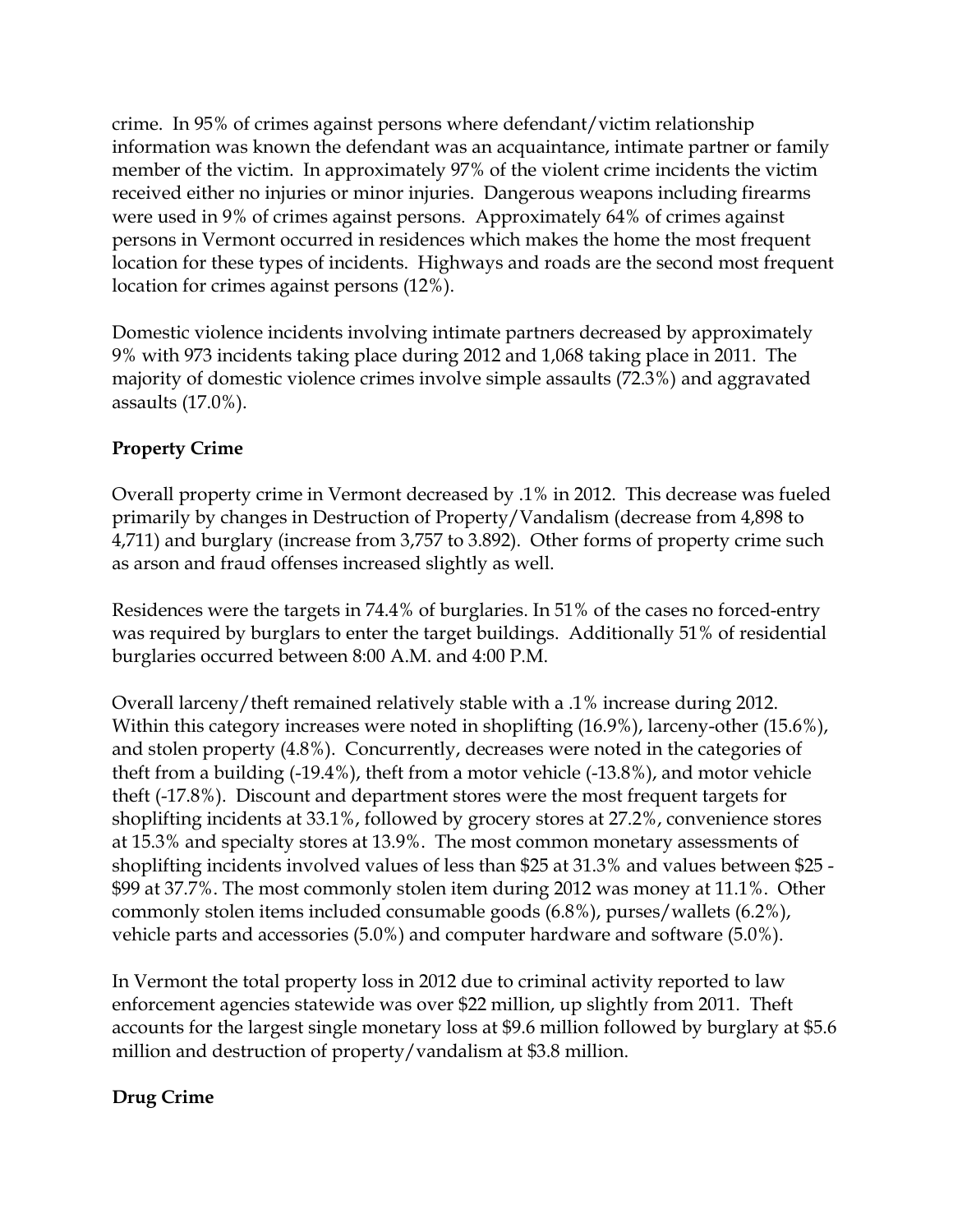Drug crime decreased 24.8% from 3,112 incidents in 2011 to 3,884 incidents in 2012. In 2012, approximately 2,416 drug crime incidents involved marijuana (60.3%). Other major categories of drug crimes include heroin (6.2%), cocaine and crack cocaine (8.0%) and other narcotics (8.9%). Amphetamine and methamphetamine cases constituted less than 1% of drug cases.

Several drug related categories remained relatively unchanged from 2011 to 2012 with several notable exceptions. Heroin related incidents increased by 100.8% during 2012 by a count of 247 from 123 during 2011. The Other Drug categories (other narcotics, other depressants, other stimulants and other hallucinogens) showed an overall decrease of 40.4% over 2011 (608 to 433). Some examples of drugs that may be classified in the 'other' categories include (but are not limited to) Ecstasy and various prescription drugs such as Oxycodone and Valium. Incidents in other drug categories (including Morphine, Opium, Barbiturates and LSD) showed little change from 2011.

### **National and Regional Comparisons**

In order to gauge the level and types of violent crimes occurring across the nation, the FBI has developed the Violent Crime Index. The Index is based on a sample of the violent crimes in a state. The Index only includes the number of murders, robberies, aggravated assaults, and rapes. Figures reported by the FBI indicate that the National Violent Crime Index showed an increase of .7% from 2011. The Violent Crime Index for the Northeast decreased by 1.2%. The Violent Crime Index in Vermont indicated an increase of 3.5% based upon definitions utilized in this calculation.

The FBI has also developed a Property Crime Index which is comprised of the number of burglaries, thefts, and motor vehicle thefts reported in a jurisdiction. Figures from the FBI indicate that the National Property Crime Index increased by 0.7% from 2011. The Northeast reported a decrease of 1.2% from 2011. The Property Crime Index in Vermont similarly decreased by 3.5% for the same time period.

#### **Vermont Crime On-Line**

Interested readers can access the complete 2012 Vermont Crime Report by accessing the Vermont Crime Information Center website at vcic.vermont.gov and selecting the Vermont Crime On-Line Link. Over fifteen years of crime data are now available on the web site.

Vermont Crime On-Line makes it easy for the public to view standard crime reports and maps or to create their own custom reports and maps instantly on-line. Vermont Crime On-Line reports information on the time and day when crimes occur, crime location type, the amount of property crime loss, victim injuries, bias motivation,